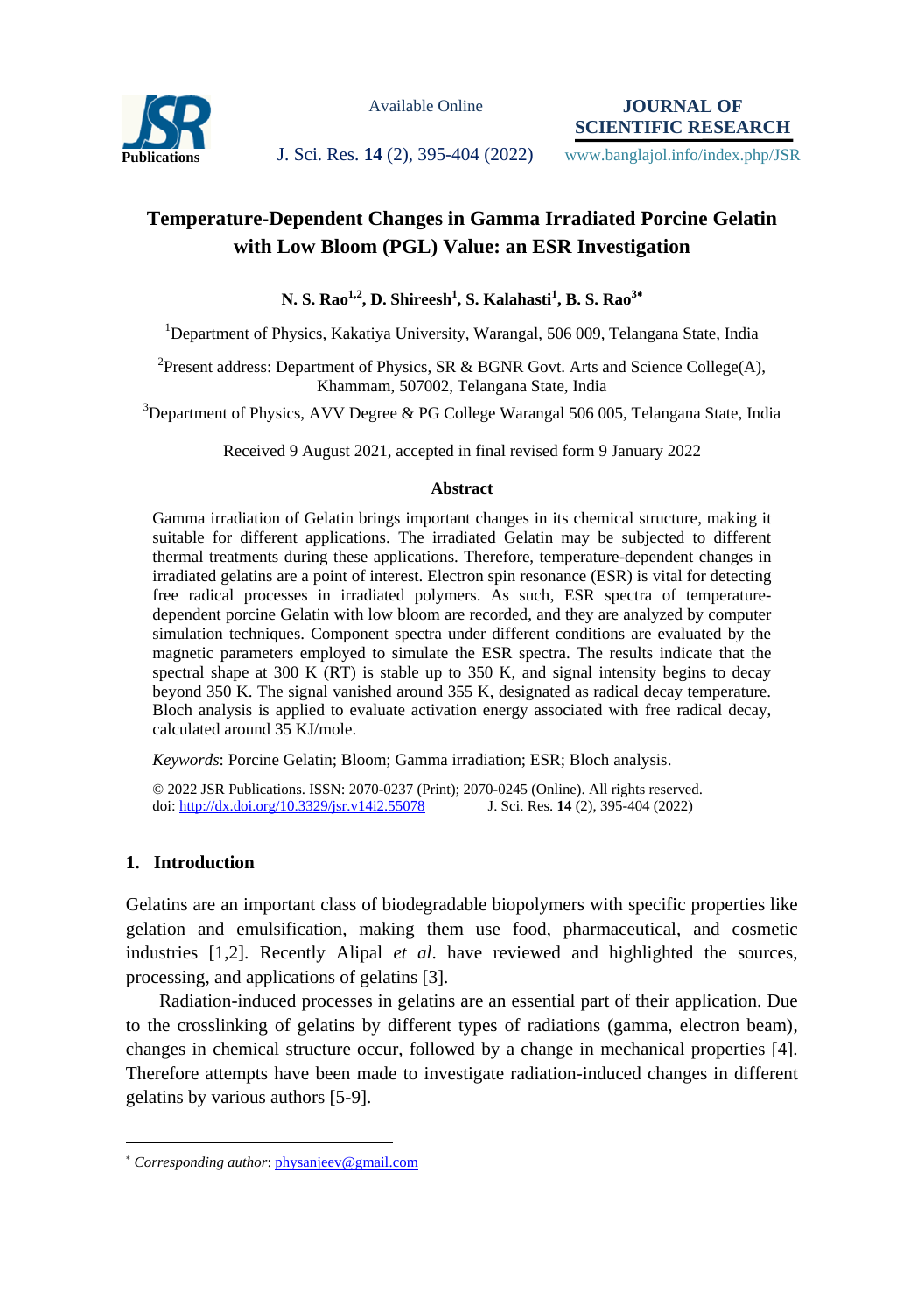## 396 *Gamma Irradiated Porcine Gelatin*

Abraham *et al*. [5] have studied gamma-induced changes in gelatins by the ESR technique and predicted the cleavage of peptide bonds, generating two types of radicals that contribute to the observed quartet ESR spectrum. Sridhar Rao *et al*. [6] have reported on the ESR studies of different types of gelatins (porcine and bovine) with different bloom strengths (low and high). They have observed an ESR quartet spectrum attributed to the free radicals formed by the cleavage of the peptide bond [6]. Though the ESR spectra irradiated gelatins appear to be identical, types of free radicals and their concentration depend on the type and nature of Gelatin. Dian *et al*. [7] and Vaidya *et al*. [8] have reported gamma radiation effects in fish gelatins by spectroscopic and thermal methods. These authors [7,8] have also reported the cleavage of peptide bonds resulting in the formation of free radicals, which crosslink to improve the mechanical properties of gelatins. Sivri *et al*. [9] have reported on gamma irradiation changes in Gelatin by the ESR technique. The observed quartet spectrum is analyzed by computer simulations. Mubarak *et al*. [10] have studied gamma irradiation changes in native gelatins and crosslinked gelatins and proposed various types of free radicals. Though free radical formation is predicted, their structures are not determined. Identification of free radicals in irradiated gelatins is essential because they are responsible for the mechanical properties of the ultimate product. Hossana *et al*. [11] have reported on the composition effects of Gelatin by FTIR technique.

Capsules made up of Gelatin are used in biomedical applications. They suffer from the problem of microbial degradation during their usage. It can be prevented by the sterilization of capsules with gamma radiation. In this context, Rodrigues *et al*. [12] have measured chemical and physical changes in Gelatin induced by gamma radiation and shown that sterilization by radiation is an efficient method to address this problem. Further, Proton irradiation of polyethylene terephthalate (PET) [13] and gamma, UV irradiation of gelatins considerably improved mechanical and thermal properties [14].

Unlike many polymers (which have the same repetitive structure), Gelatin is a heterogeneous structure built by different types of amino acids via peptide bonds. The composition of the amino acids in gelatins depends on their type (mammalian (porcine, bovine) and aquatic (fish)) and source (skin, horn) [15]. Therefore, identifying free radicals in this large polymer has become a complicated task. In this context, the authors report on the gamma irradiation changes in porcine Gelatin with low bloom value by the ESR technique. The observed ESR spectra are analyzed by computer simulation (easy spin and total curve fitting methods). Irradiated gelatin films are used in high-temperature applications. Therefore irradiated gelatins are heated to high temperatures in the range of RT (300 K) to its glass transition temperature (400 K). Usually, the ESR signals decay at high temperatures due to the recombination of free radicals near transition temperature [16]. The present studies attempt to study free radical decay and evaluate the activation energy using Bloch analysis.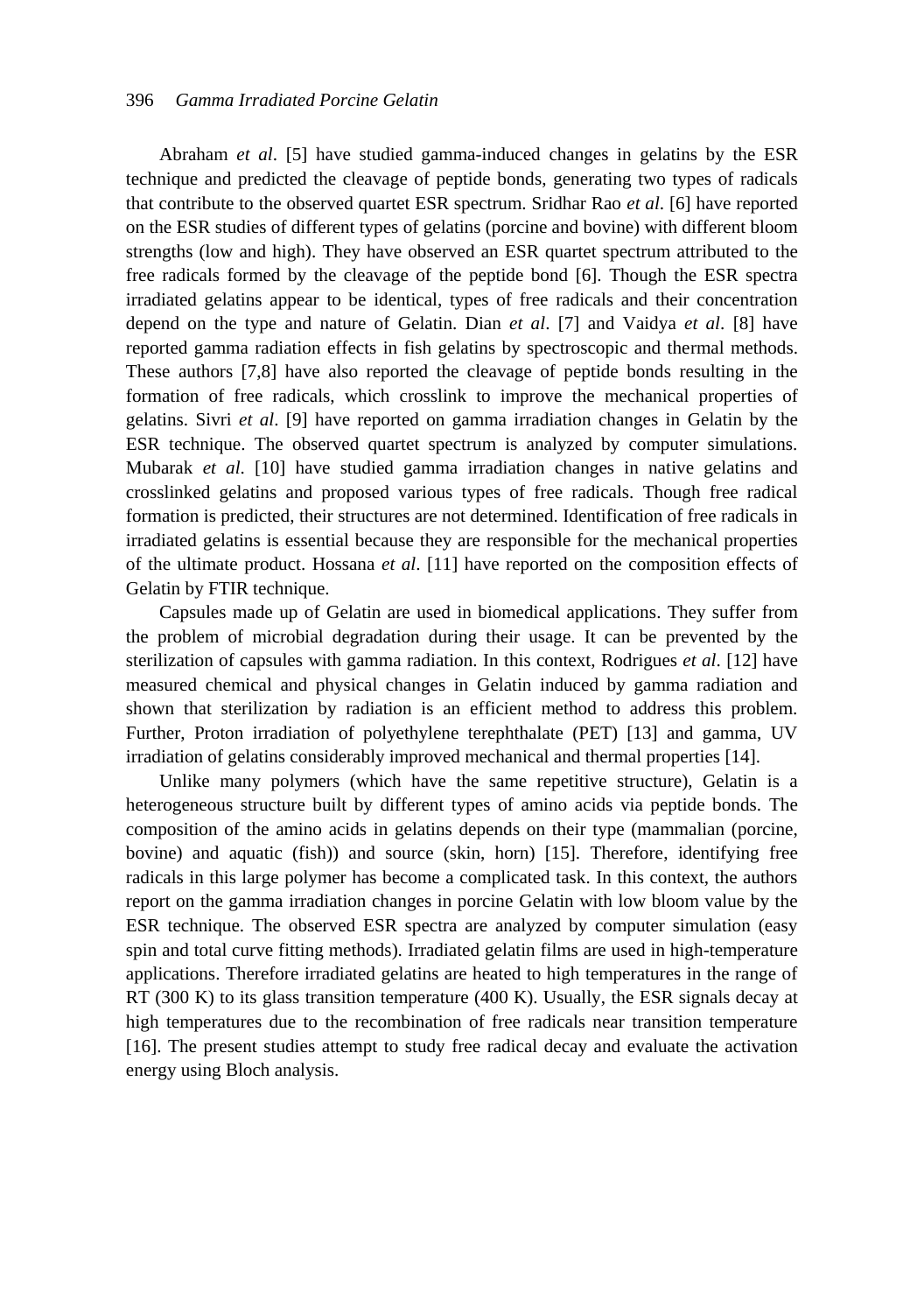## **2. Materials and Methods**

Gelatins derived from pig skin (porcine Gelatin) designated as Gelatin A in the form of powder are used in the present studies. All gelatin samples are exposed to a Cobalt 60 gamma source with a dose rate of 15 K Gy/h in the air at room temperature. The radiation dose given to the sample is calibrated to the time of exposure. ESR spectra are recorded on a Varian E-line spectrometer, operating at  $X -$  band frequencies and 100 K Hz modulation. The spectrometer is fitted with suitable accessories to record variable temperature ESR spectra.

## **3. Results and Discussion**

ESR spectrum of gamma-irradiated PGL at room temperature is as shown in Fig. 1. Curves 1, 2, 3, and 4 represent the ESR spectra recorded at 310, 330, 350, and 370 K.



Fig. 1. Temperature-dependent ESR spectra of irradiated porcine Gelatin.

The spectra are quartets with the hyperfine splitting of 20-15 G and a spread of 80-70 G. Hyperfine pattern of the spectrum is almost stable up to a temperature of 350 K, but this pattern is suddenly lost at 370K. Since the ESR quartet spectrum observed for irradiated PGL is a quartet, the free radical responsible for the quartet might have had three interacting protons. In this case, an ESR spectrum with an intensity distribution of 1:3:3:1 and a hyperfine splitting of 20G might have resulted. However, the intensity distribution and the hyperfine splitting observed in the present studies appreciably deviate from the expected values. Further chemical structure of PGL is very complicated, and it does not allow such types of free radical configurations. Therefore exclusive protonic interaction is ruled out. In view of this computer, simulations are employed.

## **3.1***. Computer simulation: easy spin method*

The simulation of ESR spectra (Fig. 2) has been made using the easy spin program [17], which included parameters like several interacting alpha and beta protons, peak to peak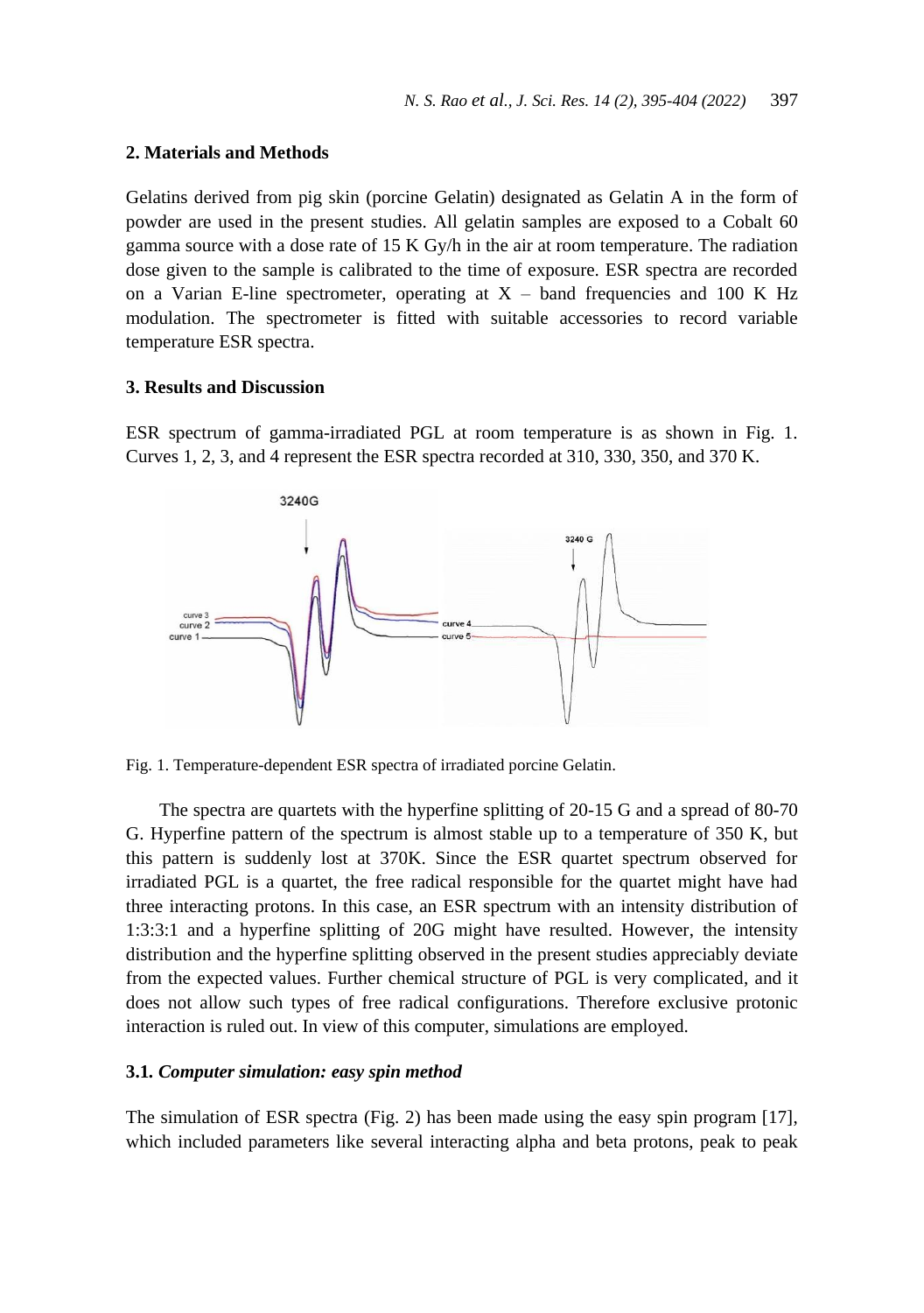#### 398 *Gamma Irradiated Porcine Gelatin*

width  $W_{pp}$ , hyperfine splitting (A and B), and g-value. The parameters employed to simulate at RT spectrum are as listed in Table 1.

| Temperature<br>(K) | g-value | Interaction<br>protons | peak<br>Peak to<br>width Tow $(\tau)$ | Hyperfine<br>splitting $(G)$ |
|--------------------|---------|------------------------|---------------------------------------|------------------------------|
| 300                | 2.006   |                        | 0,0.3                                 | 25                           |
| 315                | 2.006   |                        | 0,0.35                                | 25                           |
| 335                | 2.004   |                        | 0,0.40                                | 25                           |
| 355                | 2.005   |                        | 0,0.38                                | 25                           |

Table 1. Parameters used to simulate ESR spectra by an easy spin method.



Fig. 2. Component ESR spectra as per the easy spin method.

The parameters employed in the easy spin method suggest that the free radical giving the ESR spectrum at RT should have three interacting protons, i.e.,  $\dot{C}H_3$ . However, in view of the fitness of the spectrum and free radical proposed by this method, this method is discarded. Further, Abraham *et al*. [5] and Sridhar *et al*. [6] have reported the existence of NHCO (I) and CH (O)-N-(II) free radicals in irradiated PGL. Radical II gives an ESR doublet spectrum in protonic interaction. In contrast, radical (I) has interacting nitrogen with nuclear spin 1, which gives a quartet spectrum. However, hyperfine splitting observed in present studies is different from Abraham *et al*., [5]. The differences are attributed to the magnetic environment around free radicals' magnetic nuclei [18].

## **3.2.** *Computer simulation total curve fitting method*

The total curve fitting method also simulates ESR spectra of irradiated PGL at different temperatures [18,19]. Based on the chain cleavages expected on gamma irradiation of Gelatin, different types of free radicals are expected. Component spectra corresponding to these free radicals are simulated and superposed to match the experimental spectrum. The goodness of the fit is determined by verifying intensifies at different line positions. The mean square deviation is calculated between the observed and calculated values of intensities for each set of simulations. The set with a minimum value of mean square deviation is treated as the best fit. The chemical composition of free radicals is identified using magnetic parameters used in computer simulations.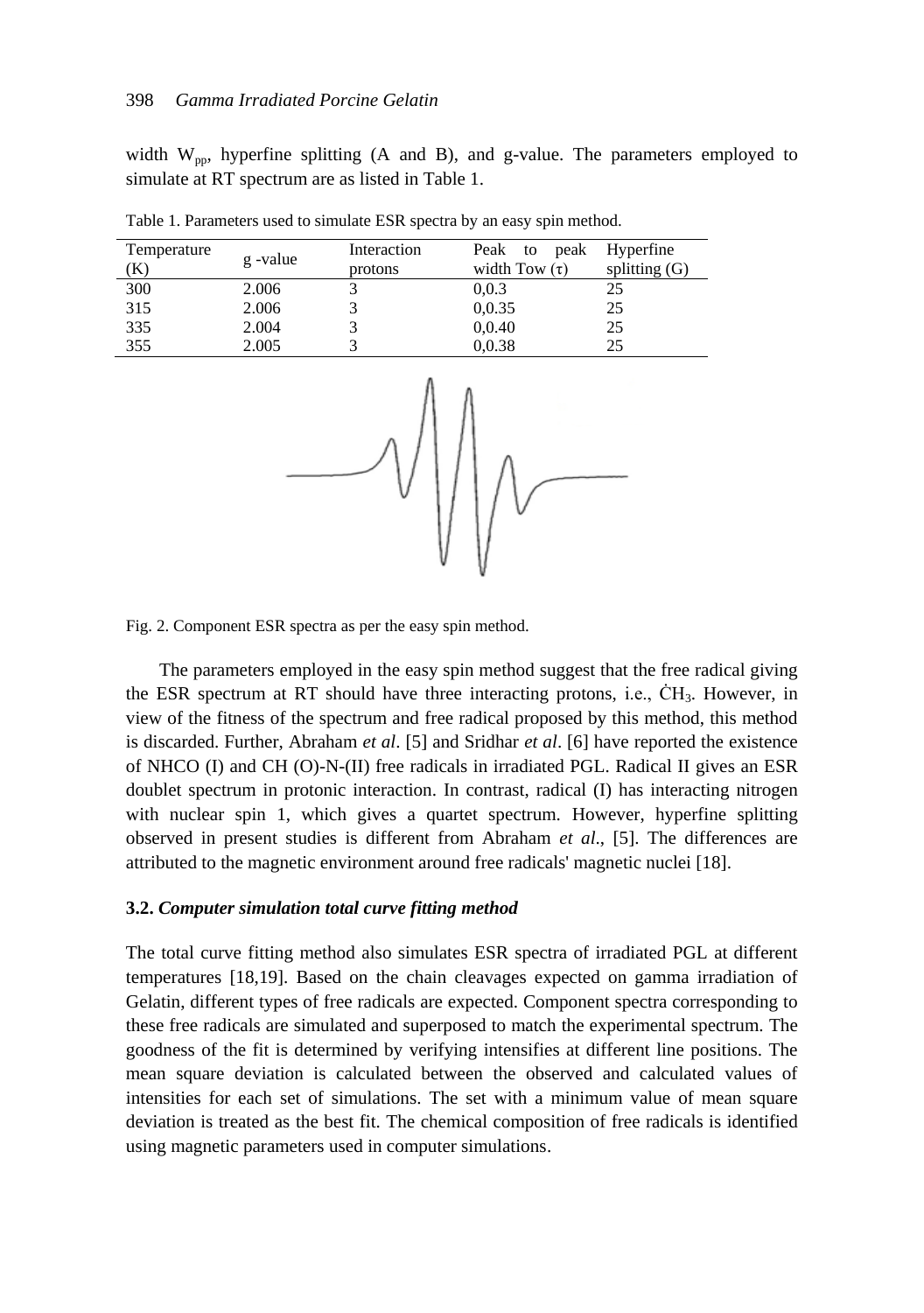

Fig. 3a. Component stectra of PGL.



Fig. 3b. Computer simulation by total curve fitting method.

The RT spectrum is simulated with the component spectrum shown in Fig. 3a, with the magnetic parameters listed in Table 2. The component spectra are (Fig. 3a) superposed to give the superposed spectrum shown as curve 2 in Fig. 3b. The first component is the component quartet (Curve 1 in Fig. 3a) simulated with  $n_i = 3$ ,  $m_i = 2$ , and hyperfine splitting values of 7.5 G, 6.0G. The values of coupling constants suggest that the splitting constants do not correspond to protons as these values usually are in the range 20–23 G [20]. Therefore, the presence of magnetic nuclei other than the proton is proposed. Considering degradation studies of amino acids like alanine, glycine, and lysine, the formation of nitrogen-centered free radicals is reported [17]. In gelatins, amino acids are bound by peptide bonds (CONH). Therefore formation of nitrogen-centered free radicals is also expected in irradiated Gelatin. Such free radicals have also been reported previously [21,22]. The nuclear spin of nitrogen is  $1$  (I = 1); hence three hf lines are expected  $(n_i = 3)$ , and the presence of even one proton in beta position causes multiple hyperfine structures. The simulated component quartet in the present studies indicates the presence of magnetic nitrogen in the alpha position  $(n_i = 3)$  and at least one proton in the beta position ( $m_i = 2$ ). Therefore, values of  $n_i = 3$  and  $m_i = 2$  are used for simulation of the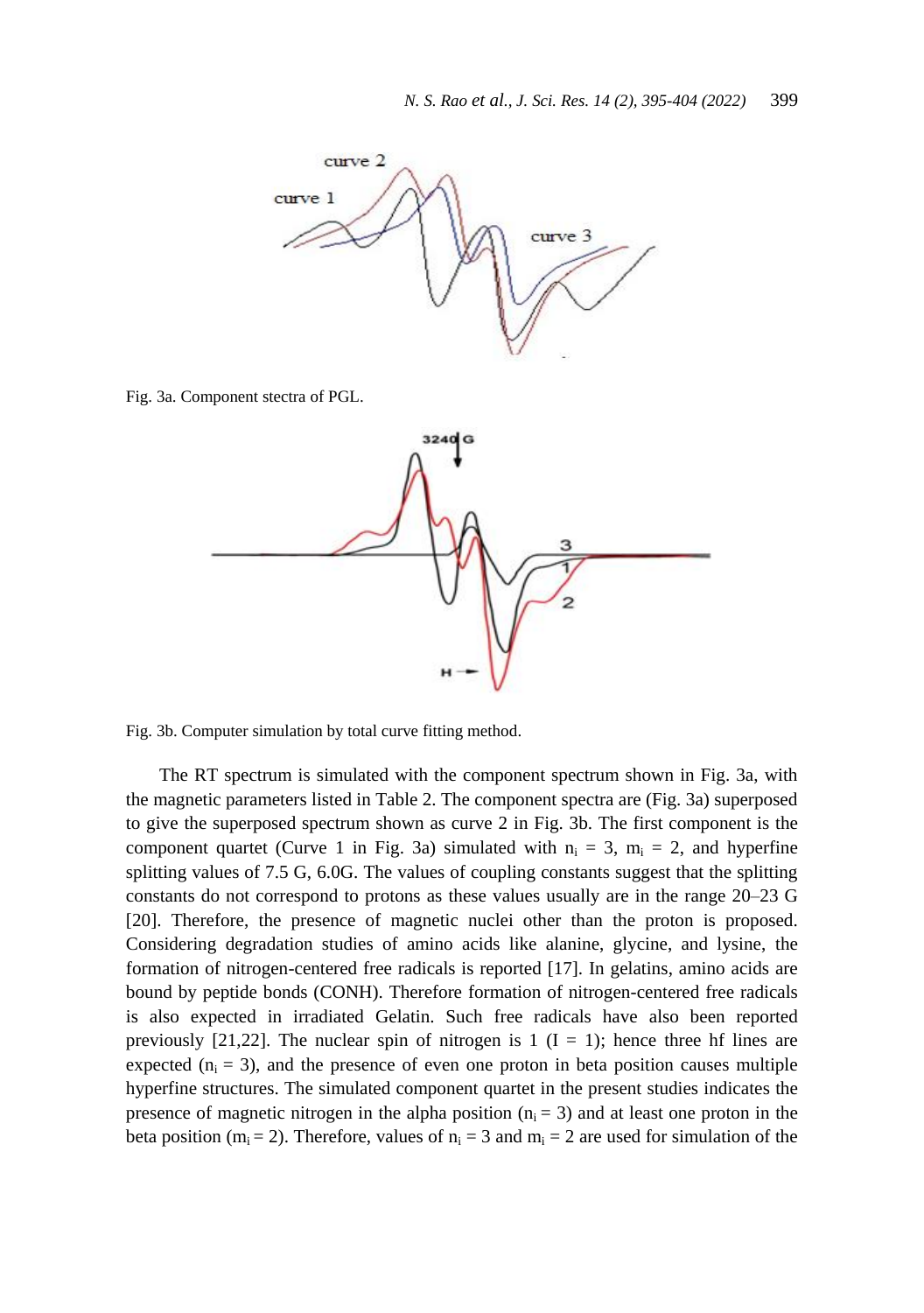component quartet in the present studies, which is appropriate in the case of PGL. Free radical having such a structure is of the type  $\overline{\phantom{a}}$  N H –, and it is expected to have been formed due to the cleavage peptide bond (- CONH -).

| Component | max i | $a_i(G)$ | $X_{oi}(G)$ | $A_i(G)$ | (G)<br>B. | n: | m. |  |
|-----------|-------|----------|-------------|----------|-----------|----|----|--|
| Ouartet   | 66.5  | 28.3     | 3378        | ت        | 6.0       |    |    |  |
| Triplet   | 86.5  | 38.3     | 3368        | .0       |           | ÷  |    |  |
| Doublet   | 86.5  | 38.3     | 3350        | 5.0      |           |    |    |  |

Table. 2. Magnetic parameters of irradiated PGL at RT.

Apart from the quartet, two more components are contributing to the RT spectrum. They are component triplet (Curve 2 in Fig 3a), simulated with  $n_i = 3$  and  $m_i = 1$  (the presence of two protons) arising from  $\sim$  CH<sub>2</sub> –free radicals. The other component is doublet (Curve 3 in Fig. 3a) simulated with the values of  $n_i = 2$  and  $m_i = 1$ , assigned to CH radicals. The superposition of all the components will result in the superposed spectrum shown as curve 2 in Fig. 3b, while curve 1 is the experimental spectrum. Subtraction of cure 2 from curve 1 results in curve 3 in Fig. 3b, the singlet spectrum, which is assigned to the free radicals of the type  $[17]$ (IV). All the component spectra are as shown in Fig. 3c.

Besides this peptide bond, there are strong hydrogen bonds between adjacent  $(-C =$ O and - NH or CH groups) PGL molecules consisting of different amino acids, which form ladder networks. They are analogous to the hydrogen-bonded ladders of Polyamide 6 (PA6) [23]. The constituent amino acids of gelatins also have many reactive groups like hydroxyl (OH), carboxylic acid (COOH) groups, which react with adjacent carbonyl groups forming bridged networks. Such type of ladder networks or bridged networks makes the Gelatin almost radiation-resistant.

Glycine has the simplest structure because it has a methine group (CH) surrounded by peptide bound  $-NH$  group on one side and the  $C = O$  group on the other side considering the chemical structure of amino acids. Therefore, there is every possibility for the cleavage of a proton from the CH group (methine group) than the adjacent –C=O and NH – groups involved in peptide binding. Due to this reason, many authors report cleavage of glycine moieties on irradiation of Gelatin [10, 24]. This type of cleavage results in the formation of – NH –  $CH-$  C (= O) – (I) free radical, which is called macro radical. There is another possibility of chain cleavage in glycine, i.e., cleavage of either  $C-C = 0$  - or C – NH – bond. They will result in  $\text{NH} - (\text{II})$  radical and  $\text{CH}_2 - \text{C}$  (=O) – radical (III) [in case of C – N bond cleavage] and  $CH_2$  – NH – (IV) free radicals. Free radical I give component doublet or multiplet spectrum; while radical II gives both triplet or multiplet spectrum and free radicals III, IV gives component triplets.

As per the computer simulation studies, the ESR spectra of irradiated PGL are composed of the component quartet, triplet, and doublet spectra assigned to I, II, III, and IV. Further, if the irradiation is conducted in the oxygenated conditions, the free radicals abstract oxygen and convert into either alkoxy or peroxy radicals, which give either component singlet or asymmetric doublet spectra [25]. Therefore, the resultant ESR spectrum has a complex shape, as observed in the present studies.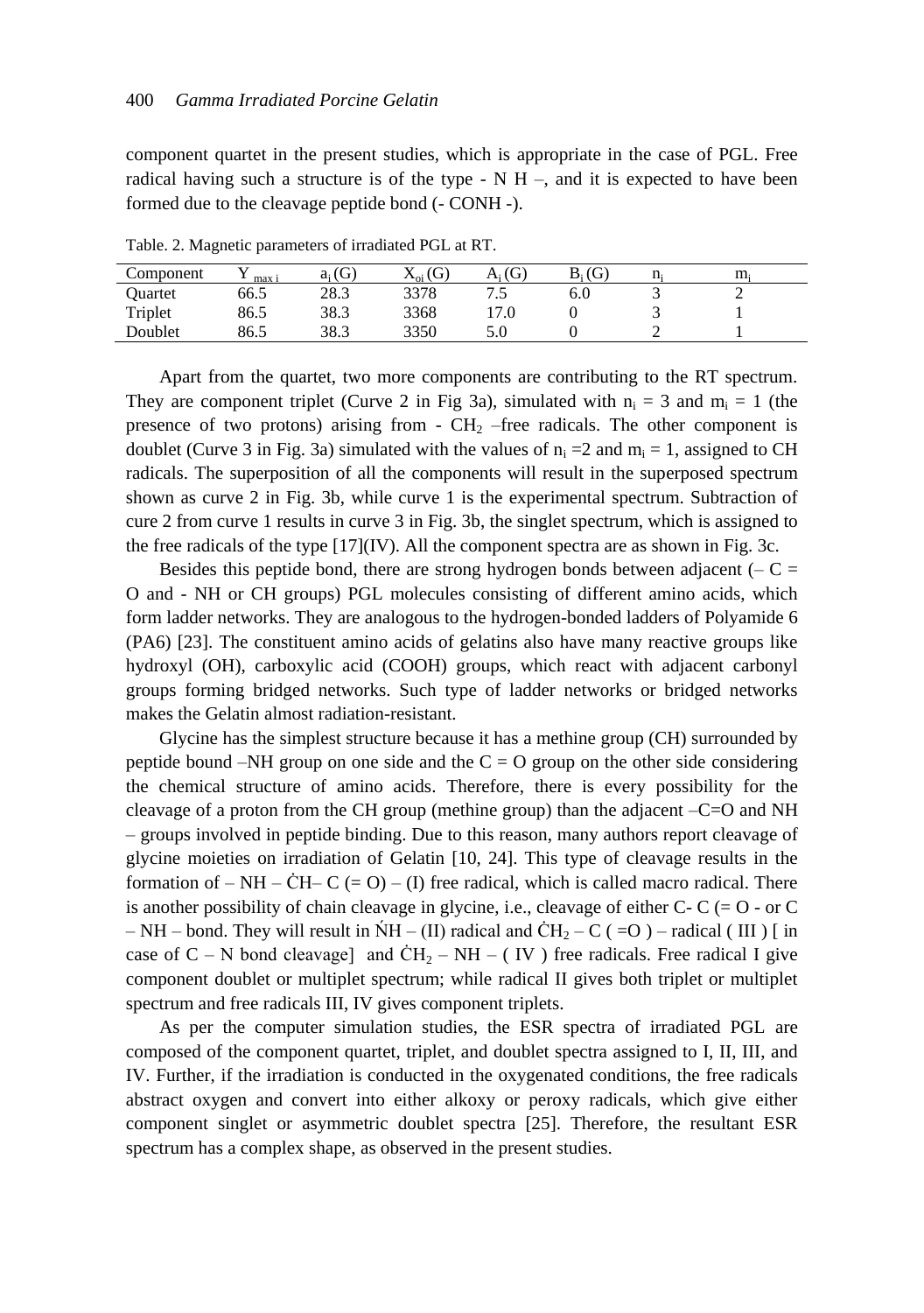Among the amino acids of gelatin, glycine is more prone to radiation attack as the large pendant groups of remaining amino acids are firmly bound by either the peptide/ hydrogen bonds. These bulky groups are buried under the ladder networks or bridge-type networks. They are considered to be prone to radiation attacks. Even in this case, if any chain cleavage occurs in any one of the  $C - C$  or  $C - N$  bonds of the AA it will result in the formation of III and IV radicals, which give identical component spectra with different  $g$  – values.

## **3.3***. Component spectra at RT*



Fig. 3c. Component spectra of PGL.

## **3.4***. Line width and line intensity - temperature behavior*

Annealing experiments were conducted to study the thermal stability of free radicals produced in irradiated PGL. It is observed that the ESR signal is stable up to 350 K, and the signal begins to vanish around 365 K. Melting temperature of PGL is reported to be around 335 and 480 K [16]. Therefore, the ESR signal observed for PGL is decayed below its melting point  $(T_m)$ , suggesting that the free radicals are trapped in the amorphous phase of PGL. This phenomenon is observed for several semi-crystalline polymers like polyglycolic acid [17] and polylactic acid [26]. A plot of ESR intensity and ESR linewidth against temperature is as shown in Fig. 4. The graph also suggests a stepwise change of either line width or intensity at a particular temperature, suggesting that a transition is nearing. Such type of behavior has also been observed by Mosleh *et al*. [27], who observed sudden stepwise variation of storage modulus (E) at the glass transition temperature  $(T_g)$ , and another stepwise variation is also observed near denaturation temperature  $(T_d)$ .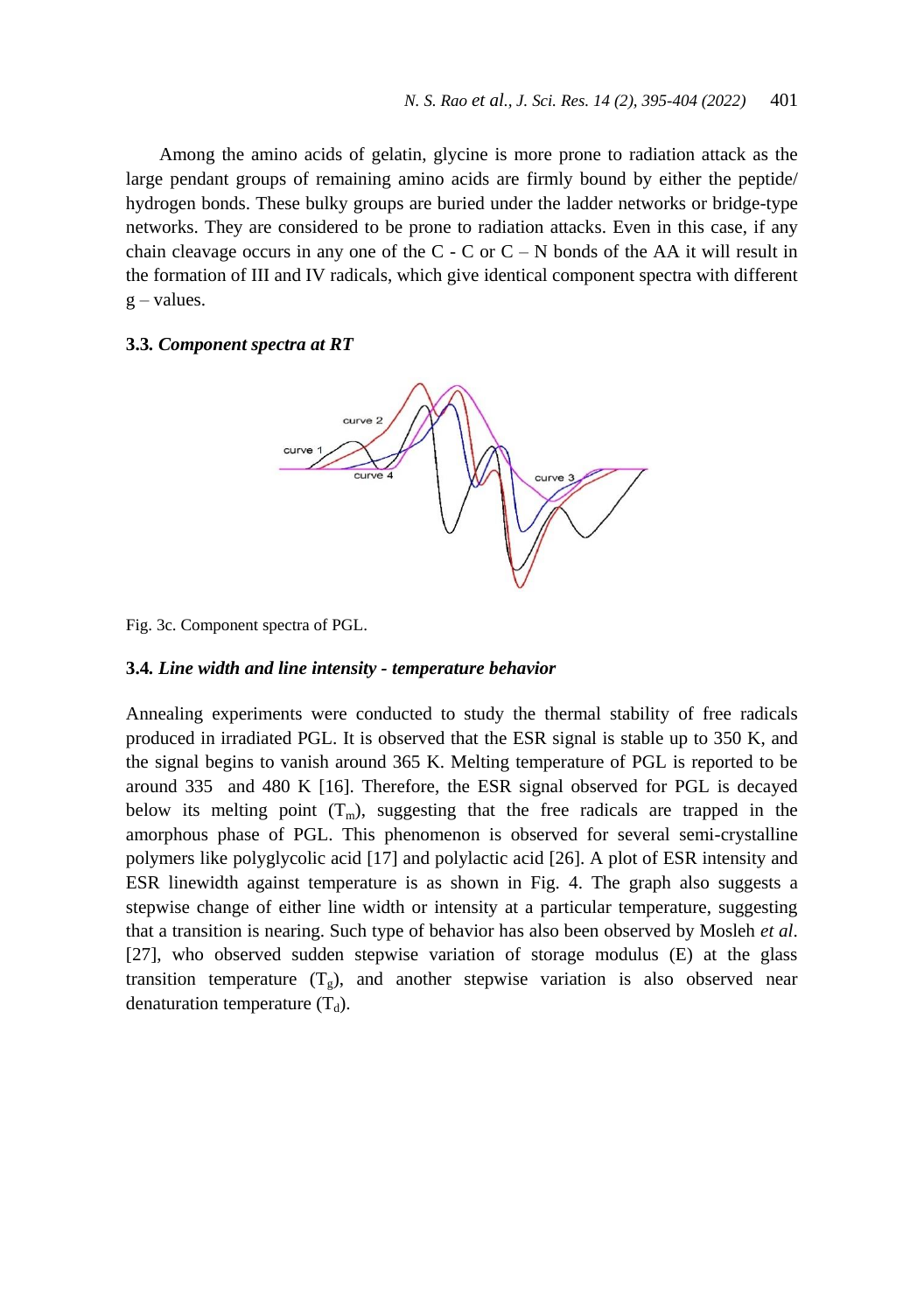

Fig. 4. Temperature-line width, temperature-intensity graph of PGL.

## **3.5***. Calculation of activation energy using Bloch analysis*

Bloch analysis is applied to evaluate activation energy associated with free radical decay [28]. The line width values at different temperatures are calculated, and the parameters are as listed in Table 4. The plot of inverse of temperature  $(1/T)$  against the inverse of  $1/\tau$  is drawn as shown in Fig. 5. From the slope of the straight-line value of activation energy is calculated. For irradiated PGL, the value is around 35 K J/mol. The low value of activation energy suggests that the free radicals formed in gelatins have a tendency to crosslink, which is responsible for the improvement in the observed mechanical properties of gelatins [12,14].

| S. No | Temperature<br>K) | $\frac{1}{2}$ X 10 <sup>-3</sup> | Line width<br>$\Delta H_{nn}$ |                          |          | log    |
|-------|-------------------|----------------------------------|-------------------------------|--------------------------|----------|--------|
|       | 300               | 3.33                             | 8.5                           |                          |          |        |
|       | 310               | 3.22                             | 8.0                           | 0.008953                 | 111.0944 | 2.04   |
|       | 330               | 3.03                             | 7.5                           | 0.00979                  | 102.14   | 2.009  |
|       | 350               | 2.85                             | 7.0                           | 0.0107                   | 93.45    | 1.9706 |
|       | 370               | 2.77                             | 4.0                           | $\overline{\phantom{0}}$ | 85.0     | 1.93   |
|       |                   |                                  |                               |                          |          |        |

Table 4. Bloch analysis of PGL.



Fig. 5. Bloch analysis  $1/T - log(1/\tau)$  graph of PGL.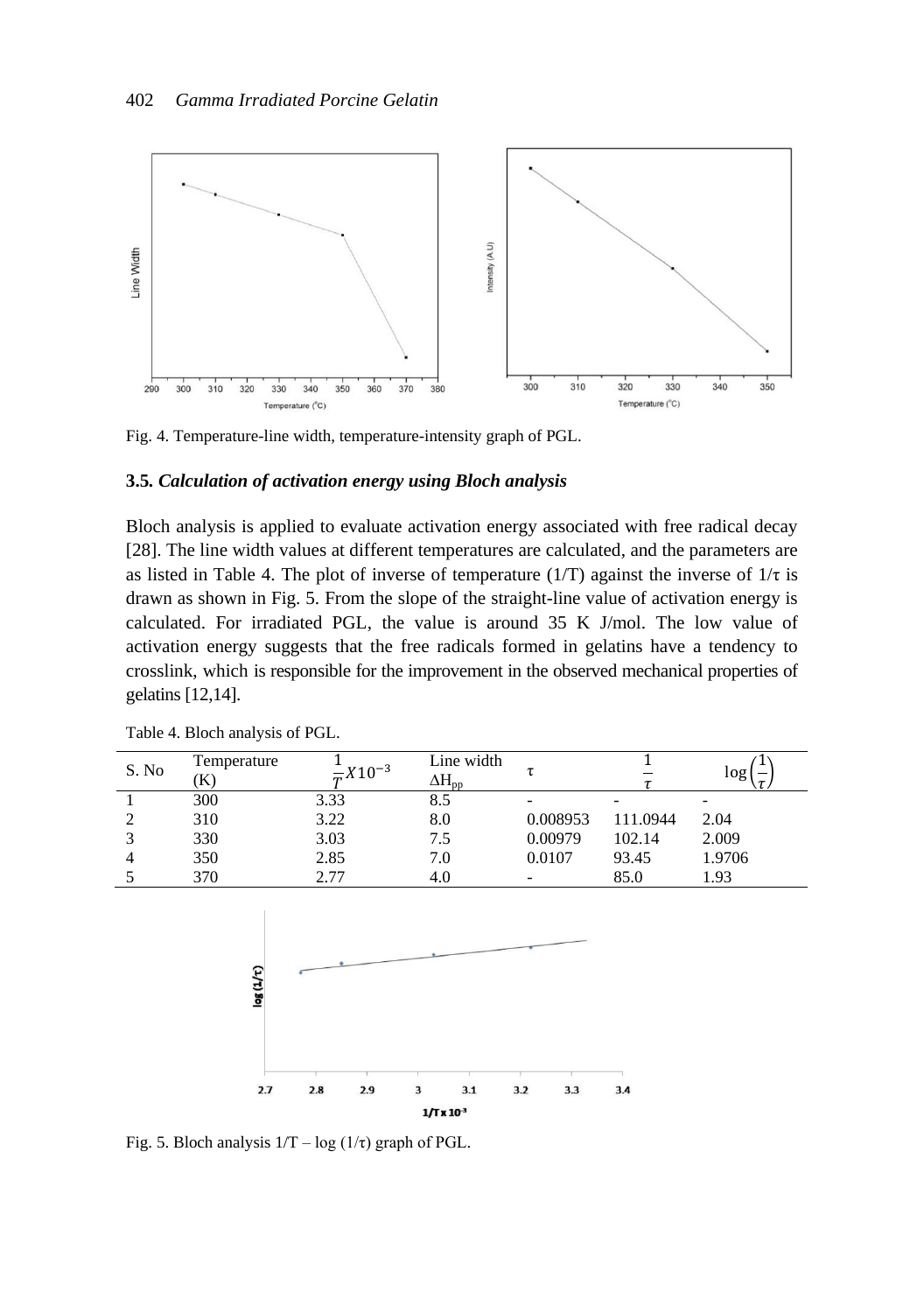## **4. Conclusion**

In conclusion, gamma irradiation PGL cause cleavage of molecular chains producing different types of free radical. Each has its component ESR spectrum, and the resultant spectrum of irradiated Gelatin has a complicated shape. The chemical structure and magnetic environment of free radical species are evaluated by simulation techniques. Annealing studies suggest that free radical decay is associated with the transition temperature of PGL. Activation energy associated with the free radical decay is evaluated by Bloch Analysis, and the value suggests that the free radicals have a tendency to crosslink.

#### **References**

- 1. M. S. P. Abdullah, M. I. Noordin, S. I. M. Ismail, N. M. Mustapha, M. Jasamai, M. F. Danik, and A. F. Shamsuddin, Sains Malaysiana **47**, 323 (2018).
- 2. N. Hassan, T. Ahmad, N. M. Zain, and S. R. Awang, Scientific Reports **11**, 1 (2021). <https://doi.org/10.1038/s41598-021-89358-2>
- 3. J. Alipal, N. M. Pu'ad, T. C. Lee, N. H. M. Nayan, N. Sahari, H. Basri, and H. Z. Abdullah, Mater. Today: Proc. **42**, 240 (2021)[. https://doi.org/10.1016/j.matpr.2020.12.922](https://doi.org/10.1016/j.matpr.2020.12.922)
- 4. S. B. Ross-Murphy and K. P. Shatwell, Biorheology **30**, 217 (1993). <https://doi.org/10.3233/BIR-1993-303-407>
- 5. R. J. Abraham and D. H. Whiffen, Transact. Faraday Soc. **54**, 1291 (1958). <https://doi.org/10.1039/TF9585401291>
- 6. Rao, A. Sridhar, S. Kalahasti, B. S. Rao, N. S. Rao, D. S. Kumar, and K. Madhukar, Int. J. Chem. Sci. **7**, 961 (2009).
- 7. Perkasa, D. Pribadi, E. Erizal, D. Darmawan, and A. Rasyid, Indonesian J. Chem. **13**, 28 (2013)[. https://doi.org/10.22146/ijc.21322](https://doi.org/10.22146/ijc.21322)
- 8. Rajvaidya, Sangita, R. Bajpai, and A. K. Bajpai, Bull. Mater. Sci. **28**, 529 (2005). <https://doi.org/10.1007/BF02706338>
- 9. N. N. Sivri, A. Y. Özer, M. Özalp, N. Atakan, and M. Polat, FABAD J. Pharm. Sci. **31**, 198 (2006).
- 10. M. A. Khan, R. A. Khan, F. G. Noor, M. M. Rahman, and M. Noor-A-Alam, Polymer-Plastics Technol. Eng. **48**, 808 (2009).<https://doi.org/10.1080/03602550902994854>
- 11. M. J. Hossana, M. A. Gafurb, M. R. Kadirb. and M. M. Karima, Int. J. Eng. Technol. **14**, 24 (2014).
- 12. J. T. Rodrigues, F. N. de S. Neto, M. F. Ferreira, P. L. F. Naves, and L. R. Guilherme, AAPS Pharmscitech **20**, 1 (2019)[. https://doi.org/10.1208/s12249-019-1394-z](https://doi.org/10.1208/s12249-019-1394-z)
- 13. M. Sahoo, B. Mallick, S. Rout, and G. N. Dash, J. Sci. Res. **12**, 83 (2020). <http://dx.doi.org/10.3329/jsr.v12i1.43168>
- 14. Z. Nasreen, M. A. Khan, and A. I. Mustafa, J. Appl. Chem. **2016**, 1 (2016). <http://dx.doi.org/10.1155/2016/5373670>
- 15. S. M. Cho, Y. S. Gu, and S. B. Kim, Food Hydrocolloids **19**, 221 (2005). <https://doi.org/10.1016/j.foodhyd.2004.05.005>
- 16. N. R. Rao, T. V. Rao, S. V. S. R. Reddy, and B. S. Rao, J. Polym. Mater. **31**, 519 (2014).
- 17. R. R. Nakka, V. R. Thumu, R. R. SVS, and S. R. Buddhiraju, Radiation Effects and Defects in Solids **170**, 439 (2015).<https://doi.org/10.1080/10420150.2015.1036423>
- 18. B. S. Rao and M. R. Murthy, J. Polym. Sci. Part B: Polym. Phys*.* **25**, 1897 (1987). <https://doi.org/10.1002/polb.1987.090250909>
- 19. M. R. Murthy and B. S. Rao, J. Polym. Sci. Part B: Polym. Phys. **28**, 133 (1990). <https://doi.org/10.1002/polb.1990.090280202>